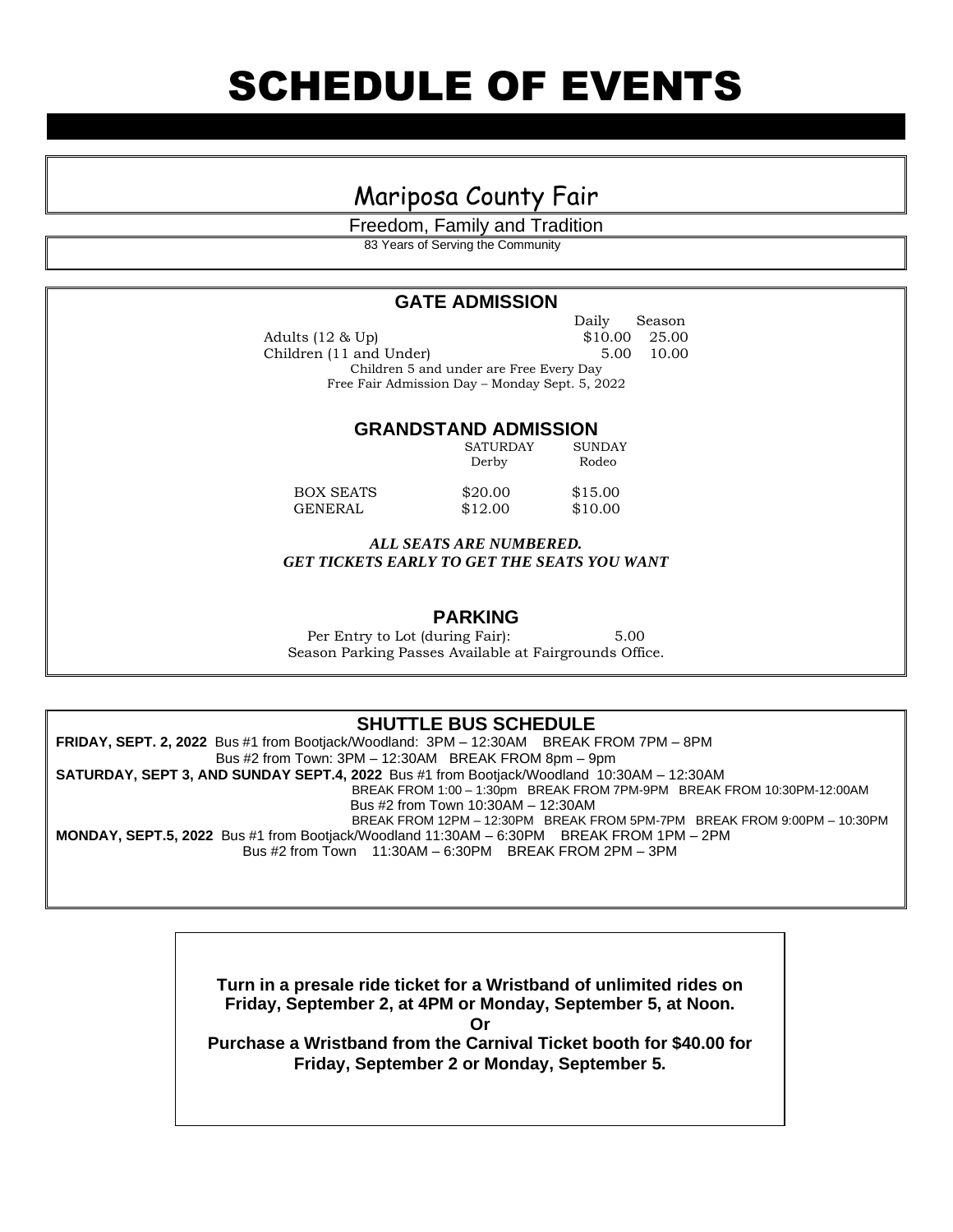### SCHEDULE OF EVENTS **FRIDAY, SEPTEMBER 2, 2022**

- 10:00AM **POULTRY JUDGING** in Poultry Barn
- 12 NOON **GROUNDS & BUILDINGS OPEN**.

**PEOPLE'S CHOICE**. You're the Judge! Exhibit buildings. *Sponsored by* PREMIER VALLEY BANK.

**JUDGING:** Rabbit Show in Rabbit Barn

- 12-5 PM **MINERAL MUSEUM OPEN**
- 12PM 4PM **BLACKSMITH SHOP** Sponsored by Mariposa Self Stor
- 2-2:30PM **ARTY LOON MAGIC SHOW-**Amigo Stage-Free
- 2:45-3:30PM **THE PERCEPTIVES HYPNOSIS SHOW** Amigo Stage Free
- 4 PM **CLASSIC AMUSEMENTS CARNIVAL OPENS**
- 3:45-4:15 PM **ARTY LOON MAGIC SHOW-**Amigo Stage-Free
- 4:30-5:15PM **THE PERCEPTIVES MENTALISM SHOW** Amigo Stage Free
- 5:30 PM **JUDGING:** Swine: Sheep/Swine Show Ring
- 5:45 6:45 **BOOTJACK STOMPERS LINE DANCERS** Amigo Stage
- 7;00-7:30 PM **ARTY LOON MAGIC SHOW:** Amigo Stage
- 8:00-8:45PM **THE PERCEPTIVES HYPNOSIS SHOW** Amigo Stage Free

#### **FOSTERS~FAMILY FUN NIGHT**

*Sponsored by Foster's Ace Hardware*

- 6:00 PM **DACHSHUND RACES.** Goldbowl. Free
- 6:15 PM **STICK HORSE RACES.** Goldbowl. Free Sponsored by Keith Williams Excavation
- 6:30 PM **KID BOUNCE HORSE RACE.** Gold bowl. Free.
- 6:45 PM **ULTIMATE COWBOY & ULTIMATE COWGIRL CONTEST.** Goldbowl. Free
- 9 PM-12 PM **DJ BRYAN:** Hip Hop, youth-oriented dance music-Amigo Stage
- 10 PM **BUILDINGS CLOSE**
- 12 PM **GROUNDS CLOSE**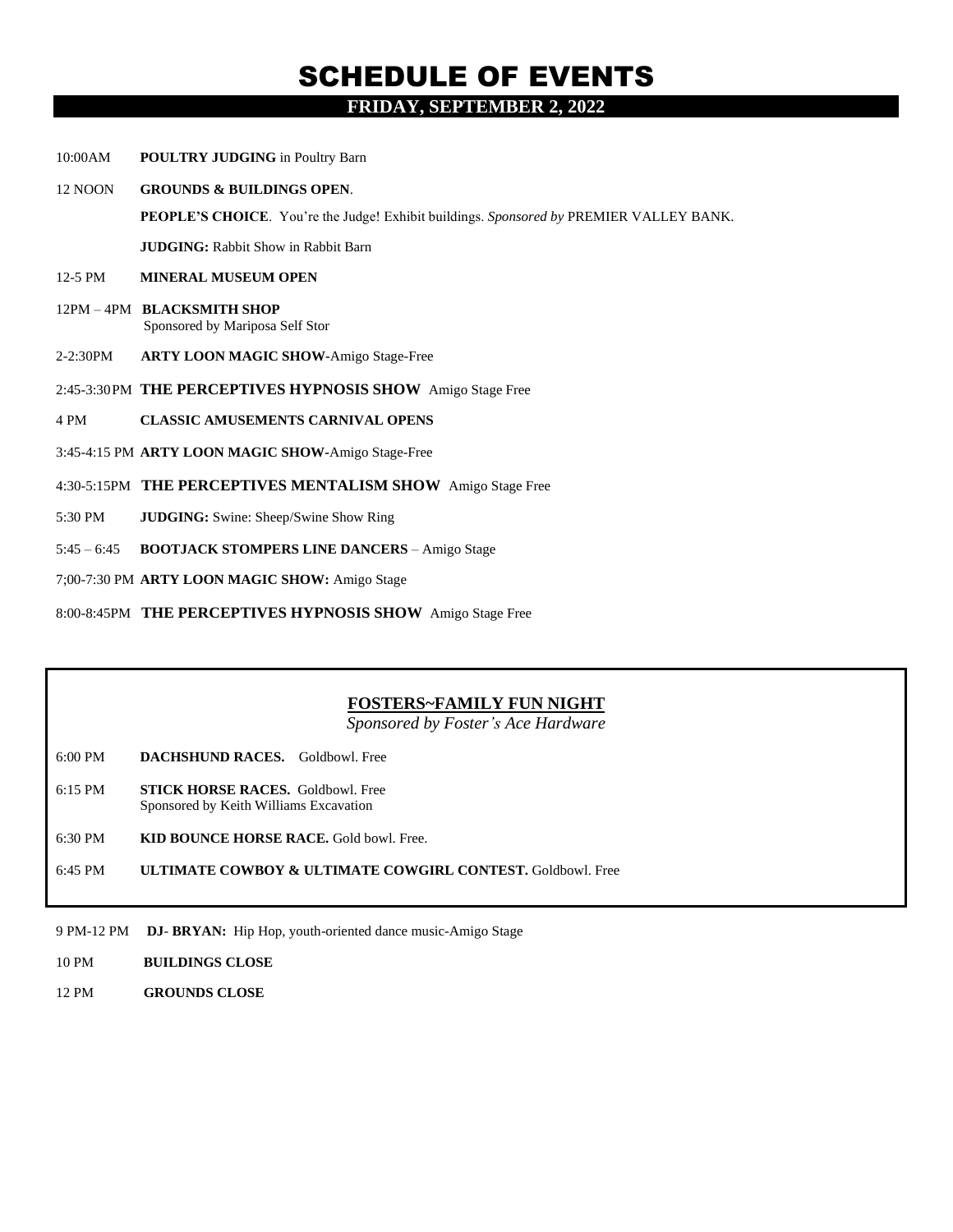# SCHEDULE OF EVENTS

### **SATURDAY, SEPTEMBER 3, 2022**

| 8 AM     | <b>GROUNDS OPEN.</b>                                                                                           |              | 4:45-5:15PM ARTY LOON MAGIC SHOW: Amigo Stage Free                     |
|----------|----------------------------------------------------------------------------------------------------------------|--------------|------------------------------------------------------------------------|
| 9 AM     | <b>JUDGING: Junior Beef: Strathearn Pay.</b><br>Open Beef Strathearn Pav.<br>Junior Goats (Chevon): Sheep Barn | 5:30-6:00PM  | <b>THE PERCEPTIVES HYPNOSIS SHOW</b><br>Amigo Stage Free               |
|          | Junior Sheep: Sheep Barn (after Sr. Sheep)<br>Open Sheep: Goat Barn                                            |              | 6:15-8:15 PM LINE DANCERS: Amigo Stage Free                            |
|          |                                                                                                                | 7 PM         | <b>DESTRUCTION DERBY.</b> Goldbowl. Presented by                       |
| 10 AM    | <b>BUILDINGS OPEN</b>                                                                                          |              | Moondog Motorsports. Gates open 6 PM. Sponsored by<br>Sierra Telephone |
|          | <b>PEOPLE'S CHOICE.</b> You're the Judge!<br>Sponsored by PREMIER VALLEY BANK.                                 |              |                                                                        |
| 10 AM    | <b>MINERAL MUSEUM OPENS</b>                                                                                    | $9:00-12:00$ | <b>AMERICAN MILE BAND</b> Amigo Stage Free                             |
| 10:30 AM | <b>KIDS ACTIVITY BOOTH:</b> Mineral Museum                                                                     |              |                                                                        |
|          |                                                                                                                | 10 PM        | <b>BUILDINGS CLOSE</b>                                                 |
| 11 AM    | <b>PARADE STARTS IN TOWN</b>                                                                                   | 12 PM        | <b>GROUNDS CLOSE</b>                                                   |
|          | 12:00-12:45PM THE PERCEPTIVES MENTALISM SHOW<br><b>AMIGO STAGE Free</b>                                        |              |                                                                        |

- 12:00 PM **CLASSIC AMUSEMENTS CARNIVAL OPENS**
- 10AM 4PM **BLACKSMITH SHOP** *Sponsored by "Mariposa Self-Stor"*

- 1 1:30 PM **ARTY LOON MAGIC SHOW**-Amigo Stage Free
- 1:45-2:30 **THE PERCEPTIVES HYPNOSIS SHOW** Amigo Stage Free
- 2:45-3:15PM **ARTY LOON MAGIC SHOW:** Amigo State Free
- 3:45-4:30 **THE PERCEPTIVES MENTALISM SHOW**  Amigo Stage Free
- 5:30 PM **MINERAL MUSEUM CLOSES**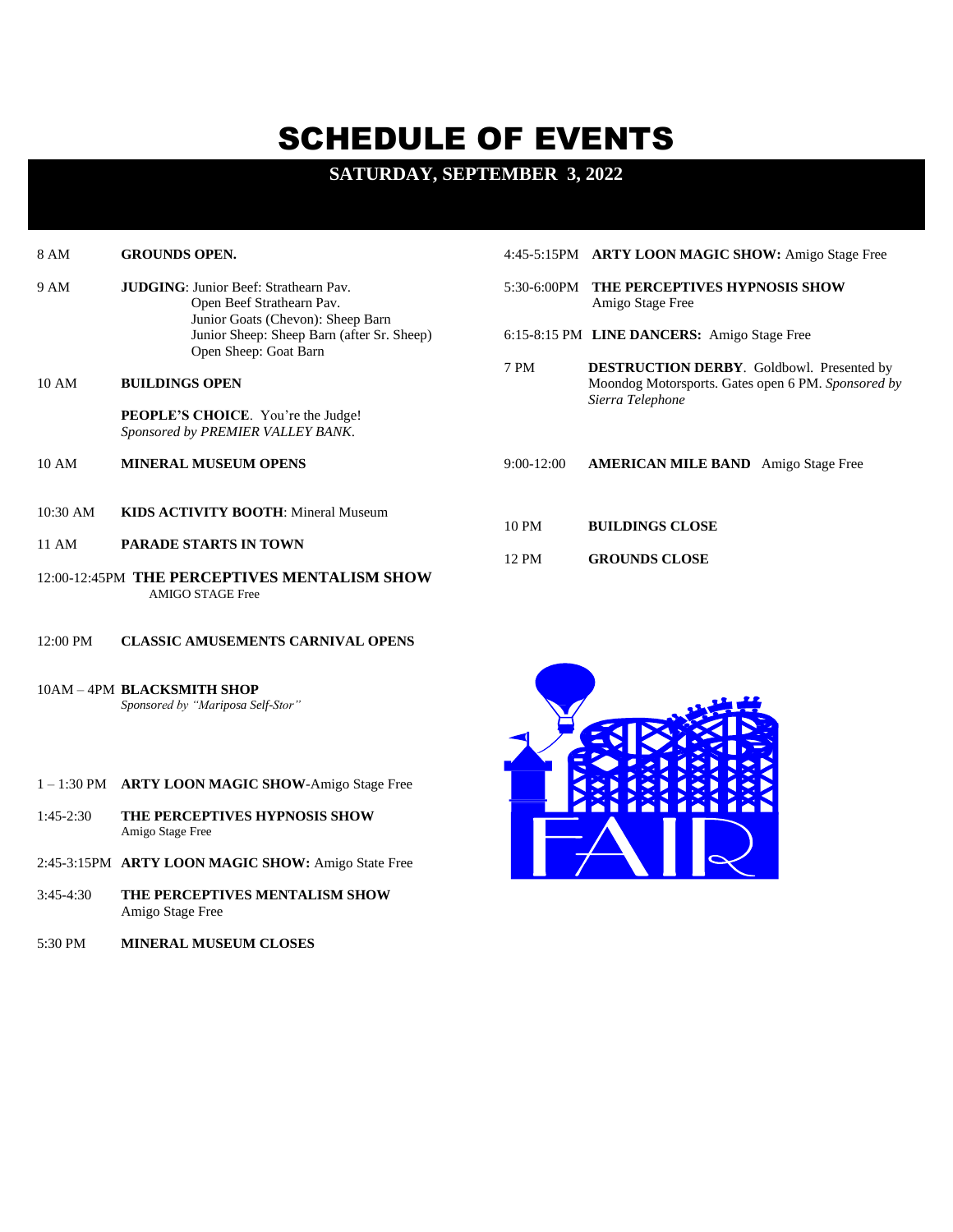# SCHEDULE OF EVENTS

### **SUNDAY, SEPTEMBER 4, 2022**

**Mariposa County Fair is proud to offer a wide variety of Horse Show events Sunday and Monday of the Fair. These events are held in the Gold Bowl Arena and are Free with paid admission to the Fair. Great family entertainment and you also can cheer on your favorite local Cowboy or Cowgirl.**

**These events are unique to the Mariposa County Fair and are a big part of our mission to preserve our Western Heritage.**

- 8-AM **LOCAL TEAM ROPING.** Goldbowl. Free Saddles Donated by: FRANK ROSE CONSTRUCTION **Following the Team Roping**: KIDS DUMMY ROPING 9 AM **JUDGING**: Dairy and Boar Goats in Goat Barn
- 9-11 AM **4H/FFA JUDGING CONTEST:** Barns
- 10 AM **BUILDINGS OPEN.**

8 AM **GROUNDS OPEN.**

**MINERAL MUSEUM OPEN:** . Scavenger Hunt for Kids

- 10:00-11:30 **COWBOY CHURCH.** Nondenominational Service A Amigo Stage Free
- 10AM 4PM **BLACKSMITH SHOP.**  *Sponsored by "Mariposa Self Stor"*
- 12 12:30PM **ARTY LOON MAGIC SHOW** Amigo Stage Free
- 12:45-1:15PM **THE PERCEPTIVES HYPNOSIS SHOW** Amigo Stage Free
- 12:00 PM **KIDS DUMMY ROPING: Just Before the Local Saddle Roping** Arena *Sponsored by Heath & Kelly Harris*
- 12:00 PM **CLASSIC AMUSEMENTS CARNIVAL OPENS**
- 1 PM **LOCAL SADDLE ROPING and CHAMPION OF CHAMPIONS**. Goldbowl. Free. Saddle Donated by ROCKSLIDE MATERIALS
- 1:30-2 PM **ARTY LOON MAGIC SHOW**. Amigo Stage. Free
- 2:00 **WESTERN FAIRS BLUE RIBBON AWARD** Amigo Stage Presented to: **Karen Verdugo**
- 2:15-3:00PM **THE PERCEPTIVES MENTALIST SHOW** Amigo Stage Free
- 2-6 PM **FIRE SERVICES**. See a fire engine and meet staff from Cal Fire, USFS and Mariposa Volunteer Fire Companies. Outside Building D.
- 2:45PM **DIAPER DERBY**. Amigo Dance Slab.
- 3 PM **JR. LIVESTOCK AUCTION**. Strathearn Pavilion. Thank- you dinner for buyers. *Sponsored by Junior Livestock Auction Committee*.
- 3:15 PM **TRICYCLE RACE.** Amigo Dance Slab. *Sponsored by Coast Hardware, Do It Best*

#### 3:45-4:45 PM **MARIPOSA LINE DANCERS:** Amigo Stage

- 5:00-7:00 **DAVE STAMEY:** Amigo Stage Sponsored By Yosemite Glass
- 5:30 PM **MINERAL MUSEUM CLOSES**
- 7:15-8:00 **THE PERCEPTIVES HYPNOSIS SHOW** Amigo Stage Free
- 8 PM **RODEO**. Bull Riding, Saddle Bronc Riding, Jr\Sr Barrel Racing, Team Roping, Specialty Acts. "A Family Entertainment Event". Goldbowl. Gates open at 7 PM. *Sponsored by: H & L Lumber & Recology Zero Waste Service*

### **GRAND MARSHALL'S: Art & Hydi Richards**

- 9 PM-12 PM **SHOTGUN JEFFERSON BAND** Amigo Stage Free
- 10 PM **BUILDINGS CLOSE**
- 12 PM **GROUNDS CLOSE**